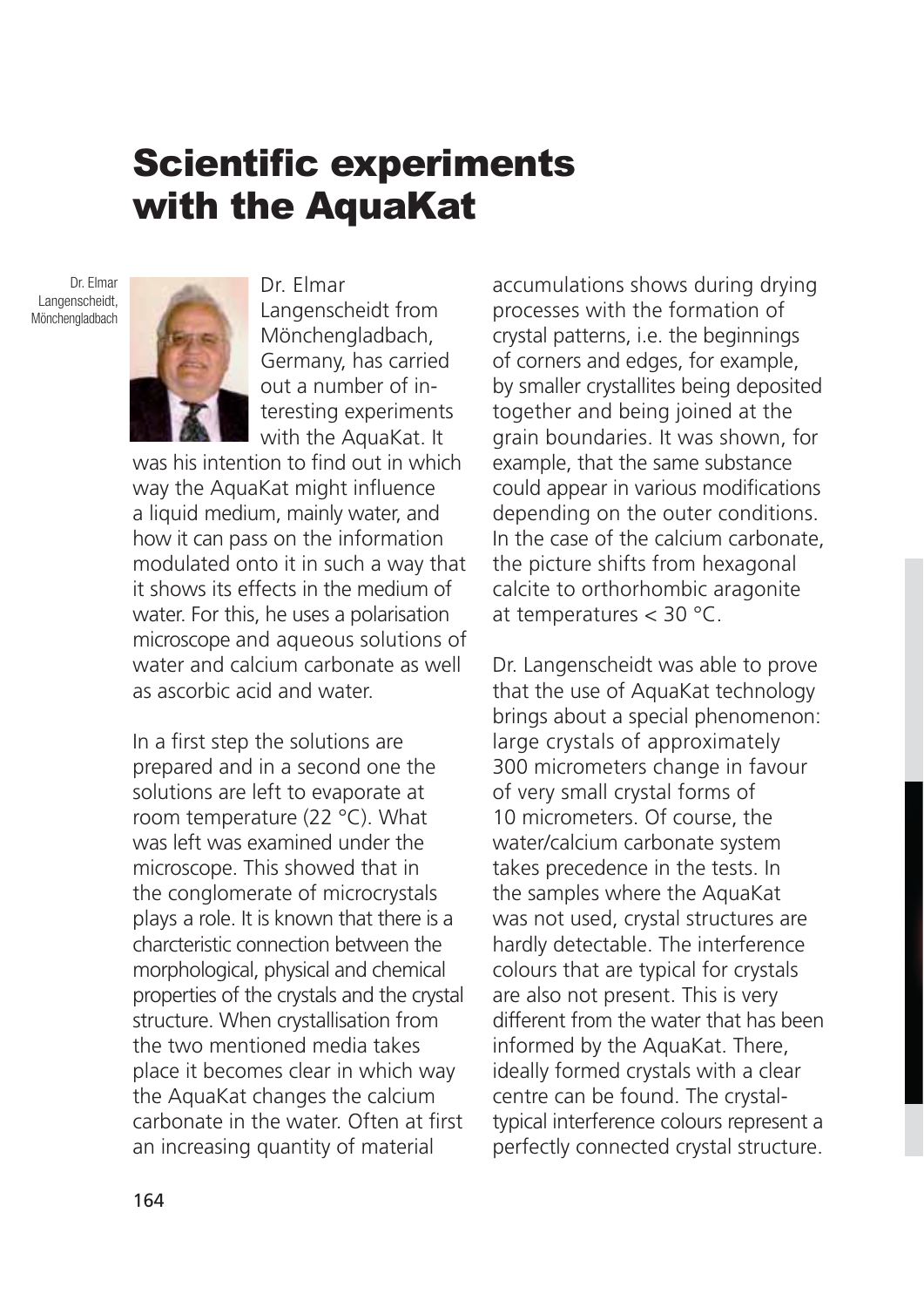It also becomes apparent that without the influence of the AquaKat large areas of crystals with connected structures, but also individual crystals, can be found. This means that no useful hardness stabilisation has yet taken place here. This is different for the water that has been treated with the AquaKat. Here, crystal structures that are barely connected anymore can be found. The crystals are smaller, rounder; instead of the conglomerates. Now single crystals appear, indicating a good hardness stabilisation.

Dr. Langenscheidt postulates that the change in the crystal shapes explains the beneficial properties of the AquaKat in particular with heating and warm water systems. There, it has been shown that aggressive limescale deposits, which at first could only be removed mechanically, had changed to a soft limescale film. Accordingly, after the treatment, heating coils etc. can be easily cleaned again.





### **Ascorbic acid test**

#### Without AquaKat

The sample without the AquaKat hardly shows any crystal structures whatsoever. The crystal-typical interference colours do not appear.

#### With AquaKat

In contrast to this, ideally shaped (uniaxial) crystals with a clear central point from which radial beams originate form in the water that is informed by the AquaKat. A polarisation cross is also visible. The crystal-typical interference colours indicate an ideally interconnected crystal structure.

#### Conclusion

The AquaKat is therefore able to control the properties of the water, and the crystallisation ratios of the substances (minerals) that are dissolved in it, in such a way that the crystals can form in a perfect manner. They behave, therefore, as if they were in a natural medium.